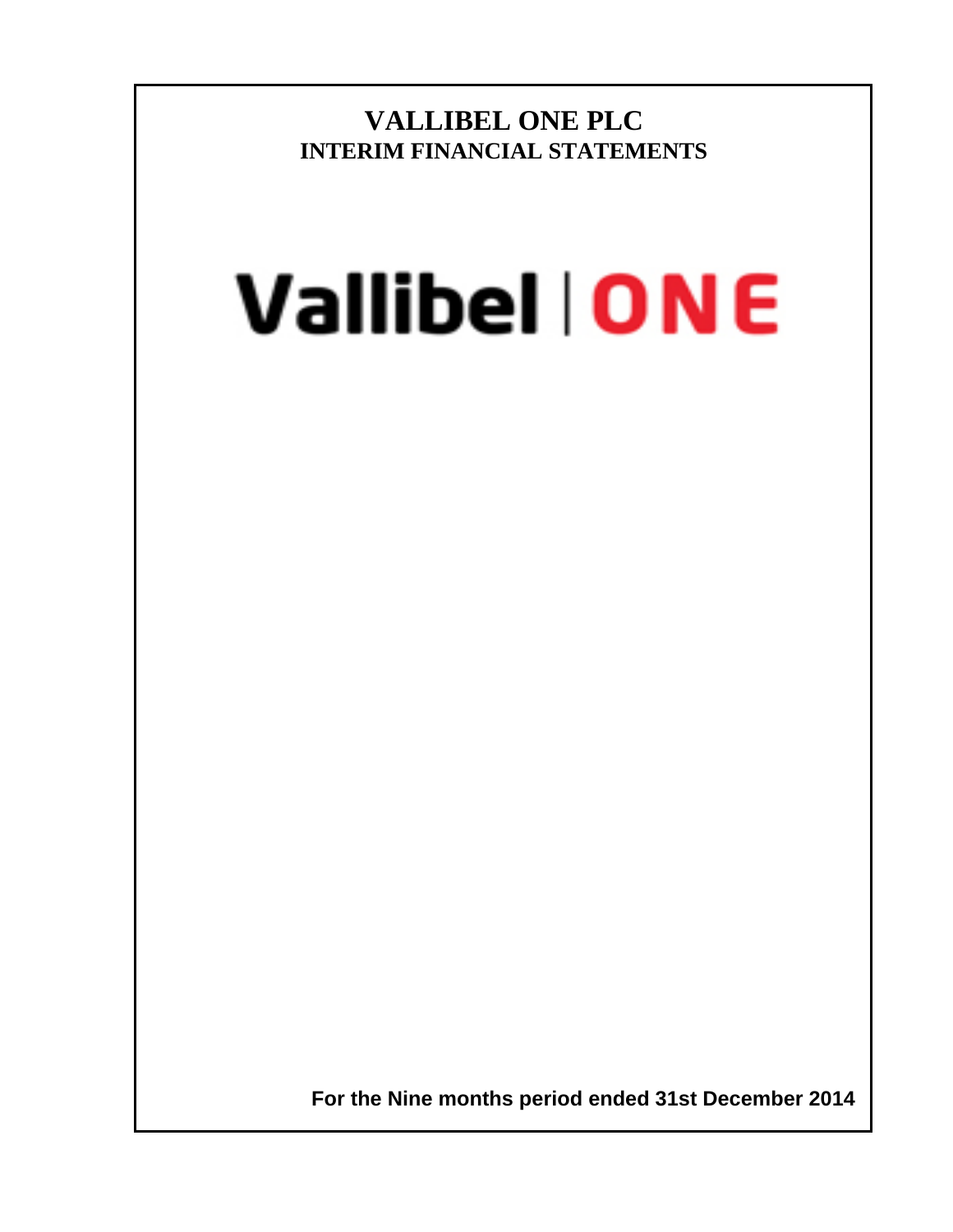| <b>VALLIBEL ONE PLC</b><br>STATEMENT OF FINANCIAL POSITION                                          |                          |                |                     |                |  |  |  |  |  |
|-----------------------------------------------------------------------------------------------------|--------------------------|----------------|---------------------|----------------|--|--|--|--|--|
|                                                                                                     |                          |                |                     |                |  |  |  |  |  |
| As at                                                                                               | Company<br>31.12.2014    | 31.03.2014     | Group<br>31.12.2014 | 31.03.2014     |  |  |  |  |  |
|                                                                                                     | <b>Rs.'000</b>           | <b>Rs.'000</b> | <b>Rs.'000</b>      | <b>Rs.'000</b> |  |  |  |  |  |
| <b>ASSETS</b>                                                                                       |                          |                |                     |                |  |  |  |  |  |
| Cash and Bank                                                                                       | 33,779                   | 33,413         | 8,333,114           | 3,132,574      |  |  |  |  |  |
| Fair Value Through P&L - Financial Assets                                                           | 310,642                  | 274,816        | 323,723             | 447,323        |  |  |  |  |  |
| <b>Short Term Investments</b>                                                                       | 1,749,826                | 1,140,537      | 995,856             | 390,537        |  |  |  |  |  |
| Loans and Receivable                                                                                | 375,000                  | 375,000        | 22,436,908          | 19,268,238     |  |  |  |  |  |
| Lease Rentals receivables and Stock out on hire                                                     |                          |                | 31,672,614          | 30,290,732     |  |  |  |  |  |
| <b>Available for Sales - Financial Assets</b>                                                       | 741,860                  | 803,932        | 1,629,905           | 2,467,261      |  |  |  |  |  |
| <b>Other Financial Assets</b>                                                                       |                          |                | 3,540,025           | 5,147,560      |  |  |  |  |  |
| <b>Trade and Other Receivables</b>                                                                  | 97,645                   | 88,458         | 5,169,017           | 6,726,047      |  |  |  |  |  |
| <b>Other Non Financial Assets</b>                                                                   |                          |                | 1,568,211           | 1,648,365      |  |  |  |  |  |
| <b>Investments in Subsidiaries</b>                                                                  | 16,514,151               | 17,118,514     |                     |                |  |  |  |  |  |
| Investment in Associate                                                                             | 7,710,663                | 7,304,772      | 8,963,094           | 8,368,840      |  |  |  |  |  |
| <b>Amounts Due From Related Parties</b>                                                             | 183,006                  | 123,846        | 9,316               |                |  |  |  |  |  |
| <b>Deferred Tax Assets</b>                                                                          |                          |                | 467,246             | 524,126        |  |  |  |  |  |
| Income Tax Recoverable                                                                              | 4,454                    | 6,102          | 127,044             | 47,239         |  |  |  |  |  |
| Inventories                                                                                         |                          |                | 8,876,401           | 9,796,078      |  |  |  |  |  |
| <b>Intangible Assets</b>                                                                            |                          |                | 13,165,662          | 13,192,337     |  |  |  |  |  |
| Property, Plant and Equipment                                                                       | 30,607                   | 35,274         | 21,453,796          | 23,309,853     |  |  |  |  |  |
| <b>Investment Property</b>                                                                          |                          |                | 240,094             | 240,094        |  |  |  |  |  |
| Leasehold rights over Mining Lands                                                                  | $\overline{\phantom{a}}$ |                |                     | 1,227          |  |  |  |  |  |
|                                                                                                     |                          |                |                     |                |  |  |  |  |  |
| <b>Total Assets</b>                                                                                 | 27,751,634               | 27,304,665     | 128,972,026         | 124,998,431    |  |  |  |  |  |
|                                                                                                     |                          |                |                     |                |  |  |  |  |  |
| <b>LIABILITIES</b>                                                                                  |                          |                |                     |                |  |  |  |  |  |
| Due to Banks                                                                                        |                          | 4,483          | 8,454,362           | 6,776,384      |  |  |  |  |  |
| Due to Customers                                                                                    |                          |                | 47,491,186          | 45,332,658     |  |  |  |  |  |
| <b>Interest Bearing Loans and Borrowings</b>                                                        |                          |                | 17,310,844          | 20,091,277     |  |  |  |  |  |
| Trade and Other Payables                                                                            | 840                      | 840            | 5,434,213           | 4,942,929      |  |  |  |  |  |
| Other Non Financial Liabilities                                                                     |                          |                | 1,182,504           | 1,130,209      |  |  |  |  |  |
| Amounts Due To Related Parties                                                                      |                          |                |                     | 91,602         |  |  |  |  |  |
| Dividend Payable                                                                                    | 5,328                    | 3,659          | 36,573              | 50,121         |  |  |  |  |  |
| <b>Employee Benefit Liabilities</b>                                                                 | 1,776                    | 1,776          | 1,072,596           | 1,115,519      |  |  |  |  |  |
| <b>Income Tax Liabilities</b>                                                                       | 6,184                    |                | 683,838             | 148,147        |  |  |  |  |  |
| Deferred Tax Liabilities                                                                            | 3,602                    | 3,602          | 667,549             | 608,386        |  |  |  |  |  |
| Capital Grants                                                                                      |                          |                | 122,777             | 118,411        |  |  |  |  |  |
| <b>Total Liabilities</b>                                                                            | 17,731                   | 14,359         | 82,456,444          | 80,405,643     |  |  |  |  |  |
|                                                                                                     |                          |                |                     |                |  |  |  |  |  |
| <b>Shareholders' Funds</b>                                                                          |                          |                |                     |                |  |  |  |  |  |
| <b>Equity Attributable to Equity Holders of the Parent</b>                                          |                          |                |                     |                |  |  |  |  |  |
| <b>Stated Capital</b>                                                                               | 27,163,984               | 27,163,984     | 27,163,984          | 27,163,984     |  |  |  |  |  |
| Reserves                                                                                            | 569,919                  | 126,322        | 6,889,970           | 5,328,082      |  |  |  |  |  |
|                                                                                                     | 27,733,903               | 27,290,306     | 34,053,954          | 32,492,066     |  |  |  |  |  |
| <b>Non Controlling Interest</b>                                                                     |                          |                | 12,461,629          | 12,100,721     |  |  |  |  |  |
| <b>Total Equity</b>                                                                                 | 27,733,903               | 27,290,306     | 46,515,583          | 44,592,787     |  |  |  |  |  |
| <b>Total Equity and Liabilities</b>                                                                 | 27,751,634               | 27,304,665     | 128,972,026         | 124,998,431    |  |  |  |  |  |
| Net Asset Per Share (Rs.)                                                                           | 25.52                    | 25.12          | 31.34               | 29.90          |  |  |  |  |  |
| These Financial Statements are in Compliance with the requirements of Companies Act No. 07 of 2007. |                          |                |                     |                |  |  |  |  |  |

Sgd. Chief Financial Officer

The Board of Directors is responsible for the preparation and presentation of these Financial Statements signed for and on behalf of the board by.

| Sgd.      | Sgd.     |
|-----------|----------|
| Director  | Director |
| 13-Feb-15 |          |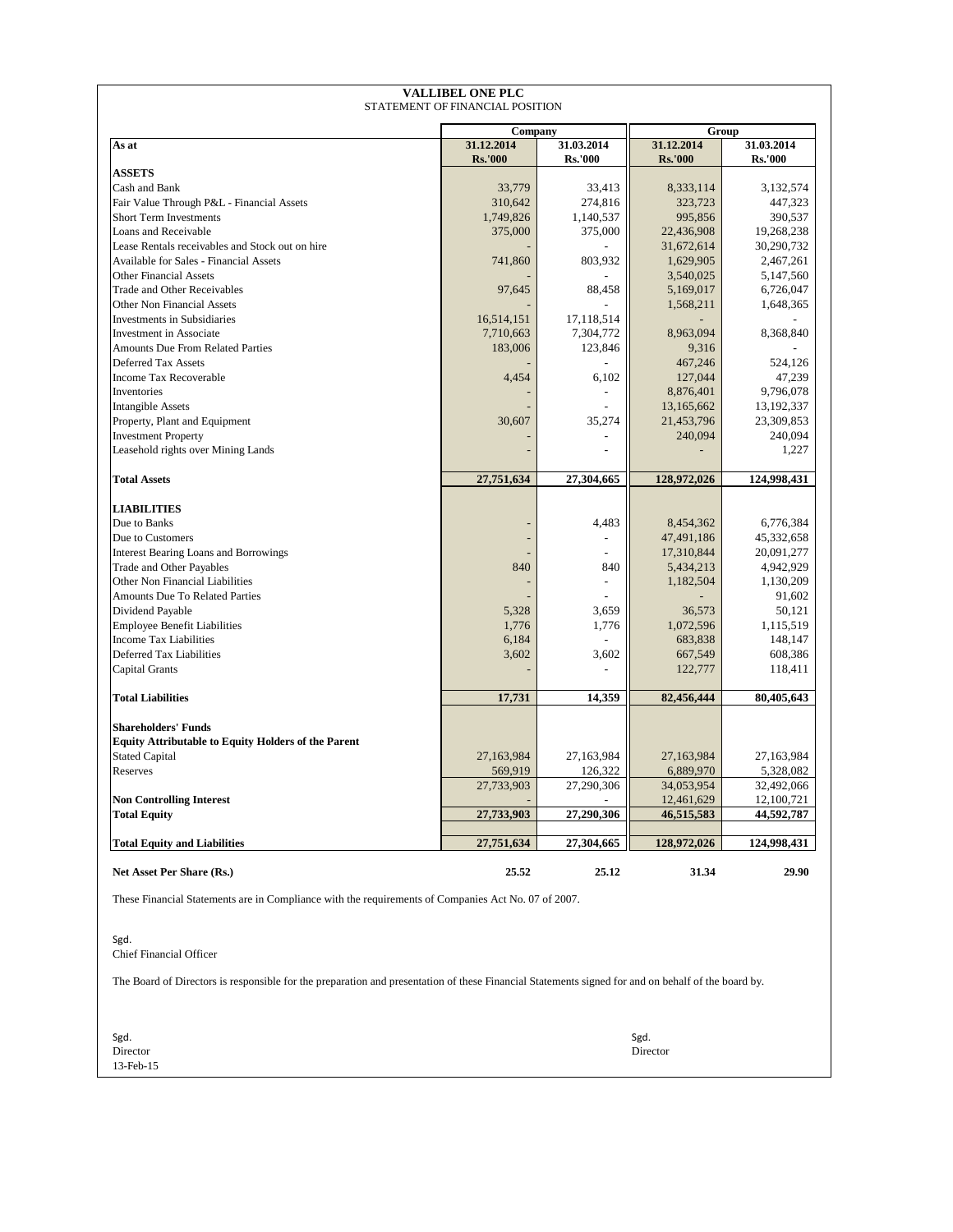|                                                                                             |                          |                          | <b>VALLIBEL ONE PLC</b><br>STATEMENT OF INCOME |                        |                          |                        |                        |                        |                        |                 |
|---------------------------------------------------------------------------------------------|--------------------------|--------------------------|------------------------------------------------|------------------------|--------------------------|------------------------|------------------------|------------------------|------------------------|-----------------|
|                                                                                             | Company                  |                          |                                                |                        |                          |                        |                        | Group                  |                        |                 |
| For the Period ended 31st December                                                          | <b>Ouarter</b>           |                          | <b>Cumulative</b>                              |                        | <b>Variance</b>          | <b>Ouarter</b>         |                        |                        | Cumulative             | <b>Variance</b> |
|                                                                                             | 2014<br><b>Rs.'000</b>   | 2013<br><b>Rs.'000</b>   | 2014<br><b>Rs.'000</b>                         | 2013<br><b>Rs.'000</b> | $\frac{0}{\alpha}$       | 2014<br><b>Rs.'000</b> | 2013<br><b>Rs.'000</b> | 2014<br><b>Rs.'000</b> | 2013<br><b>Rs.'000</b> | $\frac{0}{0}$   |
| Revenue                                                                                     |                          | $\overline{a}$           |                                                |                        | $\overline{a}$           | 11,677,466             | 14,750,061             | 31,775,220             | 36,300,249             | (12)            |
| Cost of Sales                                                                               | Ē,                       | $\sim$                   |                                                | ٠                      | $\sim$                   | (6,935,681)            | (9,564,140)            | (19, 114, 243)         | (25,064,778)           | 24              |
| <b>Gross Profit</b>                                                                         | ÷,                       | ä,                       |                                                | $\sim$                 | $\sim$                   | 4,741,786              | 5,185,921              | 12,660,976             | 11,235,472             | 13              |
| Dividend income                                                                             | 58,763                   | ä,                       | 519,396                                        | 350,915                | 48                       | 2,362                  | 150                    | 18,593                 | 14,322                 | 30              |
| Other operating income                                                                      | $\overline{\phantom{a}}$ | $\sim$                   | 144,183                                        | ÷.                     | 100                      | 92,210                 | (997, 604)             | 366,172                | (676, 596)             | 154             |
| <b>Administrative Expenses</b>                                                              | (27, 541)                | (21,035)                 | (71, 645)                                      | (57,002)               | (26)                     | (1,388,264)            | (1,308,274)            | (2,994,386)            | (3,013,293)            | $\mathbf{1}$    |
| <b>Distribution Expenses</b>                                                                |                          |                          |                                                |                        |                          | (824, 361)             | (739, 132)             | (2,244,041)            | (1,845,655)            | (22)            |
| <b>Other Operating Expenses</b>                                                             |                          | $\sim$                   |                                                |                        | $\sim$                   | (513, 432)             | (261, 854)             | (2,273,734)            | (1,259,914)            | (80)            |
| Gain / (loss) on Gold auction                                                               |                          | ä,                       |                                                |                        |                          | (19, 555)              | (378, 937)             | (204, 557)             | (1,132,641)            | 82              |
| <b>Results from Operating activities</b>                                                    | 31,222                   | (21, 035)                | 591,935                                        | 293,913                | 101                      | 2,090,746              | 1,500,272              | 5,329,024              | 3,321,695              | 60              |
| <b>Finance Cost</b><br>Finance Income                                                       | 35,814                   | (17, 193)<br>72,780      | 188,588                                        | (42,050)<br>226,646    | 100<br>(17)              | (317, 187)<br>19,655   | (551, 722)<br>78,300   | (981,088)<br>190,449   | (1,603,440)<br>195,148 | 39<br>(2)       |
| <b>Net Finance cost</b>                                                                     | 35,814                   | 55,587                   | 188,588                                        | 184,597                | $\overline{c}$           | (297, 532)             | (473, 422)             | (790, 638)             | (1,408,292)            | 44              |
| Share of results of equity accounted Investees                                              |                          | $\overline{\phantom{a}}$ |                                                | $\ddot{\phantom{1}}$   | $\overline{\phantom{a}}$ | 195.811                | 159,771                | 573.858                | 385,342                | 49              |
| <b>Profit Before Value Added Tax</b>                                                        | 67,035                   | 34,551                   | 780,523                                        | 478,510                | 63                       | 1,989,025              | 1,186,621              | 5,112,244              | 2,298,745              | 122             |
| Value Added Tax on Financial Services                                                       |                          | ä,                       |                                                |                        | ÷,                       | (97, 652)              | (27, 639)              | (237,034)              | (66, 128)              | (258)           |
| <b>Profit Before Tax</b>                                                                    | 67,035                   | 34,551                   | 780,523                                        | 478,510                | 63                       | 1,891,373              | 1,158,982              | 4,875,210              | 2,232,617              | 118             |
| Income Tax Expense                                                                          | (12,109)                 | (5,990)                  | (39, 269)                                      | (40, 661)              | 3                        | (454, 925)             | (302, 207)             | (1,295,908)            | (719, 568)             | (80)            |
| Profit for the Period from Continuing Operation                                             | 54.926                   | 28,562                   | 741,253                                        | 437,849                | 69                       | 1.436.448              | 856,775                | 3,579,302              | 1,513,049              | 137             |
| <b>Discontinued Operation</b><br>Loss after tax for the period from Discontinued Operations |                          |                          |                                                |                        |                          |                        |                        | (143, 641)             |                        | (100)           |
| Net Profit for the period                                                                   | 54,926                   | 28,562                   | 741,253                                        | 437,849                | 69                       | 1,436,448              | 856,775                | 3,435,661              | 1,513,049              | 127             |
| Attributable to:<br>Equity holders of the Parent<br>Non - Controlling Interests             | 54,926                   | 28,562                   | 741,253                                        | 437,849                | 69                       | 763,998<br>672,450     | 398,167<br>458,608     | 1,955,385<br>1,480,276 | 823,939<br>689,110     | 137<br>115      |
|                                                                                             | 54.926                   | 28,562                   | 741,253                                        | 437,849                | 69                       | 1,436,448              | 856,775                | 3,435,661              | 1,513,049              | 127             |
| Earnings Per Share (Rs.)                                                                    | 0.05                     | 0.03                     | 0.68                                           | 0.40                   |                          | 0.70                   | 0.37                   | 1.80                   | 0.76                   |                 |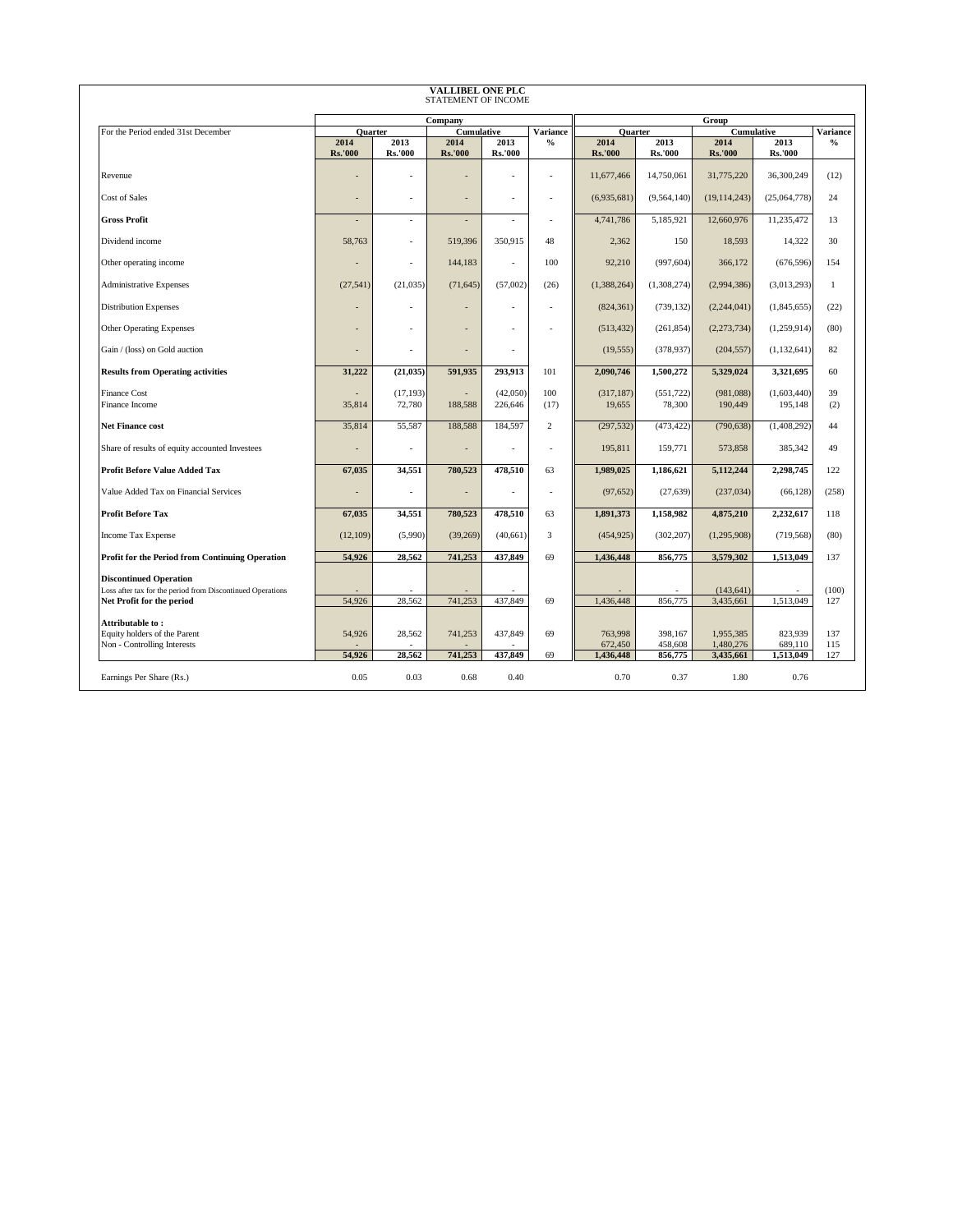| <b>VALLIBEL ONE PLC</b><br>STATEMENT OF COMREHENSIVE INCOME                                                |                        |                               |                        |                                                      |                          |                                |                                 |                                     |                                   |                  |
|------------------------------------------------------------------------------------------------------------|------------------------|-------------------------------|------------------------|------------------------------------------------------|--------------------------|--------------------------------|---------------------------------|-------------------------------------|-----------------------------------|------------------|
|                                                                                                            |                        |                               | Company                |                                                      |                          | Group                          |                                 |                                     |                                   |                  |
| For the period ended 31st December                                                                         |                        | <b>Ouarter</b>                |                        | <b>Cumulative</b>                                    | <b>Variance</b>          |                                | <b>Ouarter</b>                  | <b>Cumulative</b>                   |                                   | <b>Variance</b>  |
| <b>Other Comprehensive Income</b>                                                                          | 2014<br><b>Rs.'000</b> | 2013<br><b>Rs.'000</b>        | 2014<br><b>Rs.'000</b> | 2013<br><b>Rs.'000</b>                               | $\frac{6}{6}$            | 2014<br><b>Rs.'000</b>         | 2013<br><b>Rs.'000</b>          | 2014<br><b>Rs.'000</b>              | 2013<br><b>Rs.'000</b>            | $\frac{6}{6}$    |
| Net Profit for the Period                                                                                  | 54,926                 | 28,562                        | 741.253                | 437,849                                              | 69                       | 1,436,448                      | 856,775                         | 3,435,661                           | 1,513,049                         | 127              |
| Share of other comprehensive income of equity accounted<br>investees<br>Income tax effect                  | ٠<br>۰                 | ٠<br>$\overline{\phantom{a}}$ | ٠<br>۰                 | $\overline{\phantom{a}}$<br>$\overline{\phantom{a}}$ |                          | (152, 143)<br>29,888           | 180,099                         | (191, 358)<br>31,589                | 246,522                           | 178              |
| Net Gain/(Loss) on Available for sale Financial Assets<br>Income tax effect                                | (43,870)               | (4, 103)                      | 218.389                | (34, 323)                                            | 736                      | (40,753)<br>13,836             | 35,307                          | 306,095                             | (2,281)                           | 13520<br>(100)   |
| Actuarial Loss on Defined Benefit Plans                                                                    | ٠                      | ٠                             | ۰                      | $\overline{\phantom{a}}$                             |                          | 3,750                          |                                 | 11,249                              | $\overline{\phantom{a}}$          | 100              |
| Exchange difference on translation of foreign operations                                                   | ٠                      | $\overline{\phantom{a}}$      | ٠                      | $\overline{\phantom{a}}$                             | $\overline{\phantom{a}}$ | $\overline{\phantom{a}}$       | (58, 954)                       | (12,661)                            | (27,085)                          | 53               |
| Other Comprehensive Income for the period, net of tax                                                      | (43, 870)              | (4, 103)                      | 218,389                | (34, 323)                                            | 736                      | (145, 422)                     | 156,451                         | 144,914                             | 217,644                           | 33               |
| Total Comprehensive Income for the period, net of tax                                                      | 11,056                 | 24,459                        | 959,642                | 403,526                                              | 138                      | 1,291,026                      | 1,013,226                       | 3,580,575                           | 1,730,693                         | 107              |
| Total Comprehensive income attributable to:<br>Equity holders of the Parent<br>Non - Controlling Interests | 11.056<br>11,056       | 24,459<br>24,459              | 959,642<br>959,642     | 403,526<br>403,526                                   | 138<br>138               | 620,760<br>670,266<br>,291,026 | 866,357<br>146,869<br>1,013,226 | 2,065,454<br>1,515,121<br>3,580,575 | 1,339,782<br>390,911<br>1,730,693 | 54<br>288<br>107 |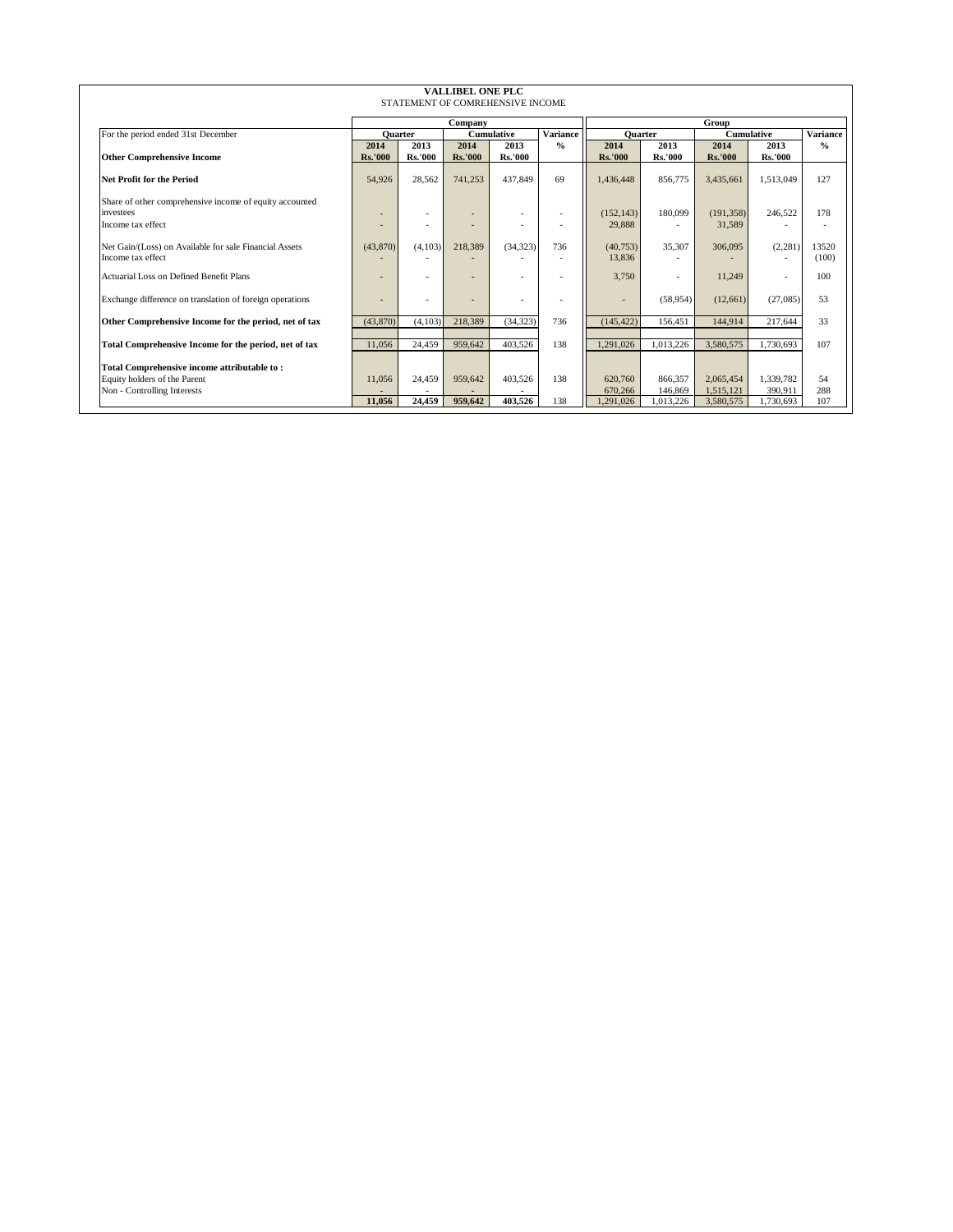# **VALLIBEL ONE PLC** STATEMENT OF CHANGES IN EQUITY- COMPANY

| For the period ended 31st December      | <b>Stated Capital</b><br><b>Rs.'000</b> | <b>Available for Sale</b><br><b>Reserve</b><br><b>Rs.'000</b> | <b>Retained</b><br>Earnings/ (Losses)<br><b>Rs.'000</b> | <b>Total</b><br><b>Rs.'000</b> |
|-----------------------------------------|-----------------------------------------|---------------------------------------------------------------|---------------------------------------------------------|--------------------------------|
| Balance as at 01st April 2013           | 27,163,984                              | (202, 472)                                                    | 682,460                                                 | 27,643,972                     |
| Profit for the period                   |                                         |                                                               | 437,849                                                 | 437,849                        |
| Other Comprehensive Income              |                                         | (34, 323)                                                     |                                                         | (34, 323)                      |
| Dividend Paid                           |                                         |                                                               | (760, 592)                                              | (760, 592)                     |
| <b>Balance as at 31st December 2013</b> | 27,163,984                              | (236,795)                                                     | 359,717                                                 | 27,286,906                     |
| Balance as at 01st April 2014           | 27,163,984                              | (255, 623)                                                    | 381,945                                                 | 27,290,306                     |
| <b>Restatement</b>                      |                                         |                                                               | (81, 421)                                               | (81, 421)                      |
| <b>Restated Balance</b>                 | 27,163,984                              | (255, 623)                                                    | 300,523                                                 | 27,208,884                     |
| Profit for the period                   |                                         |                                                               | 741,253                                                 | 741,253                        |
| Other Comprehensive Income              |                                         | 218,389                                                       |                                                         | 218,389                        |
| Dividend Paid                           |                                         |                                                               | (434, 624)                                              | (434, 624)                     |
| <b>Balance as at 31st December 2014</b> | 27,163,984                              | (37, 234)                                                     | 607,153                                                 | 27,733,903                     |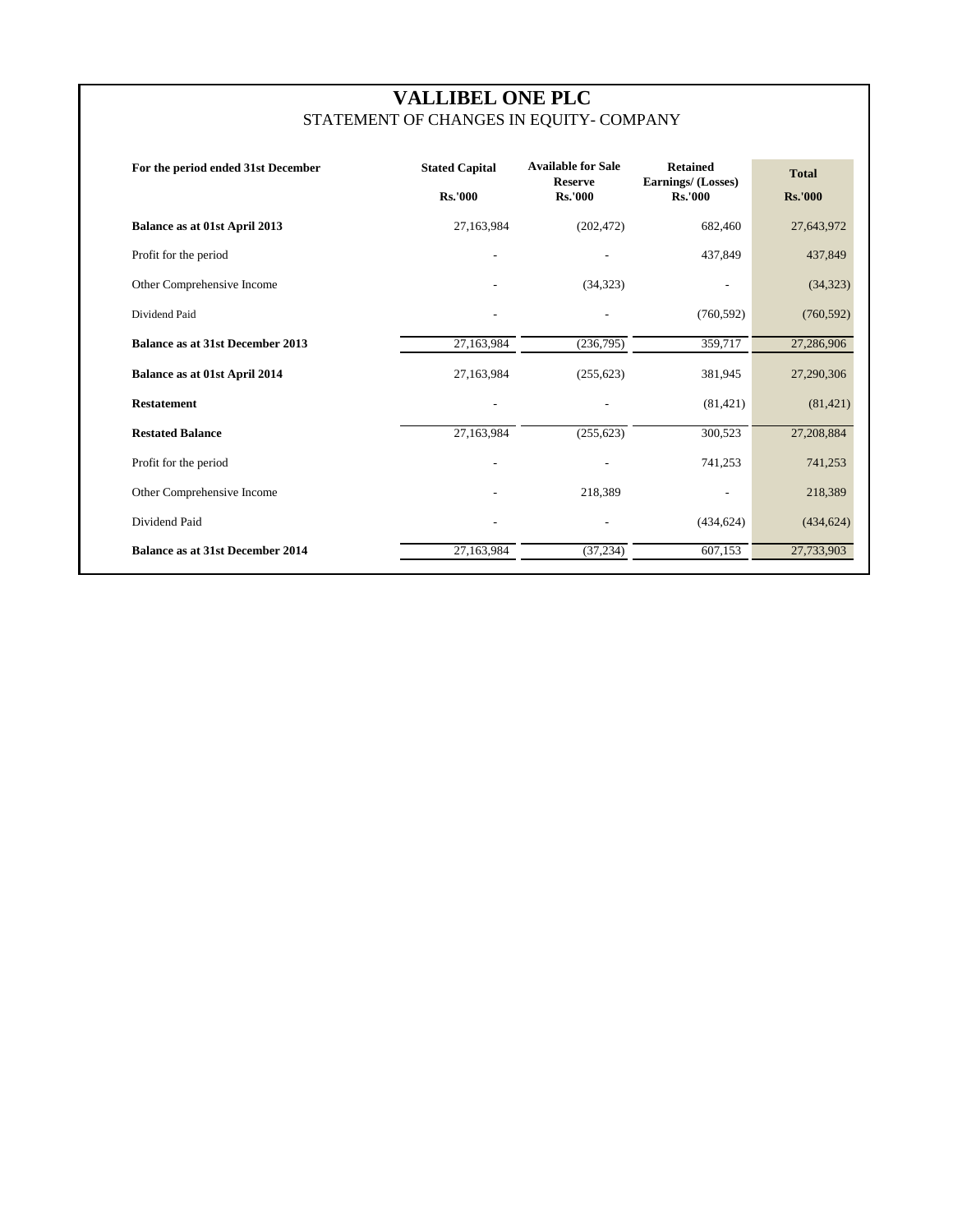#### **For the period ended 31st December Rs.'000 Stated Freasury Capital Reserves Other Component of Equity Revenue Reserve Hedge** Actuarial **Heating Capital Heating Capital Shares Capital Shares Heating Co Reserve Investment Revaluation General Available for Foreign Currency Reserve Retained Reserve Gain/ (Loss) Fund Fund Reserve Reserve Earnings Reserve Rs. Rs. Rs. Rs. Rs. Rs. Rs. Rs. Rs. Rs. Rs. Rs. Rs. Balance as at 01st April 2013** 27,163,984 (66,372) 455,904 263,175 (832,781) 155,398 81,962 50,179 3,371,929 4,971 14,349 30,662,699 5,684,101 36,346,800 Profit for the period and the state of the contract of the state of the state of the state of the state of the state of the state of the state of the state of the state of the state of the state of the state of the state o **Other Comprehensive Income** Share of other comprehensive income of equity accounted investees - - - - 137,520 - 198,514 - (49,885) - - 286,148 - 286,148 Exchange difference on translation of foreign operations - - - - - - - (13,542) - (13,542) (13,542) (13,542) (13,542) (13,542) (13,542) (27,085) - (13,736) - (13,736) - (13,736) - (13,736) - (13,736) - (13,736) - (13,736) Net Gain/(Loss) on Available for sale - - - - (13,736) - - - - - - (13,736) 11,455 (2,281) **Total other Comprehensive Income** - - - - 123,784 (13,542) 198,763 - (49,885) - (39,626) 219,492 (1,848) 217,644 Disposal of Subsidiary - - - - - - - - - - - - 5,944,048 5,944,048  $\lambda$  Adjustment due to Change in Holding  $(76,686)$   $(927,608)$   $(927,608)$   $(1,004,294)$ Transfers - - 116,124 200,830 - - 116,124 200,830 - 18,564 (335,518) - - 14,372 14,372 14,372 Dividend Paid - - - - - - - - (759,043) - - (759,043) (159,176) (918,219) **Balance as at 31st December 2013** 27,163,984 (66,372) 572,028 464,005 (708,997) 141,856 280,725 70,188 2,974,736 4,971 (25,277) 30,871,847 11,242,998 42,114,845 **Balance as at 01st April 2014** 27,163,984 (67,672) 628,232 378,196 (753,125) 158,817 721,252 50,179 4,262,037 (49,706) (126) 32,492,066 12,100,721 44,592,787 **Restatement** (81,421) - (81,421) - (81,421) - (81,421) - (81,421) - (81,421) - (81,421) - (81,421) - (81,421) **Restated Balance** 27,163,984 (67,672) 628,232 378,196 (753,125) 158,817 721,252 50,179 4,180,616 (49,706) (126) 32,410,645 12,100,721 44,511,366 - 100 minutes Profit for the Period 2002/06 1,955,385 1,480,276 1,955,385 1,480,276 3,435,661 **Other Comprehensive Income Sale Reserve Translation Reserve** STATEMENT OF CHANGES IN EQUITY- GROUP  **Stated Capital Treasury Shares Shareholder's Fund Non Controlling Interest**

**VALLIBEL ONE PLC**

 **Total Equity** 

Share of other comprehensive income of equity accounted investees - - - - (78,535) - - - - (81,234) - (159,769) - (159,769) Exchange difference on translation of foreign operations - - - - - (6,330) (12,661) (6,330) (6,330) (6,330) (6,330) (12,661) (6,330) (12,661) (6,330) (12,661) (6,330) (12,661) (12,661) (12,661) (12,661) (12,661) (12,661) (

Actuarial Gain/(Loss) - - - - - - - - - 1,429 - 1,429 9,820 11,249 **Total other Comprehensive Income** - - - - - - - - 196,205 (6,330) - - - - (79,805) - - 110,069 34,845 144,914 Disposal of Subsidiary - 21,850 - - - - (152,486 - 152,486 - - 21,850 (586,532) (564,682) Transfers - - 349,463 (348,061) - - - 677,548 (678,949) - - - - - Effect on changes in holding (56,375) (56,375) (66,193) (66,193) (66,193) (66,193) Dividend Paid - - - - - - - - (434,178) - - (434,178) (511,306) (945,484) **Balance as at 31st December 2014** 27,163,984 (45,822) 977,694 30,135 (556,921) 721,252 727,727 5,165,542 (129,511) (126) 34,053,954 12,461,629 46,515,583

Net Gain/(Loss) on Available for Sale - - - - 274,740 - - - - - - 274,740 31,355 306,095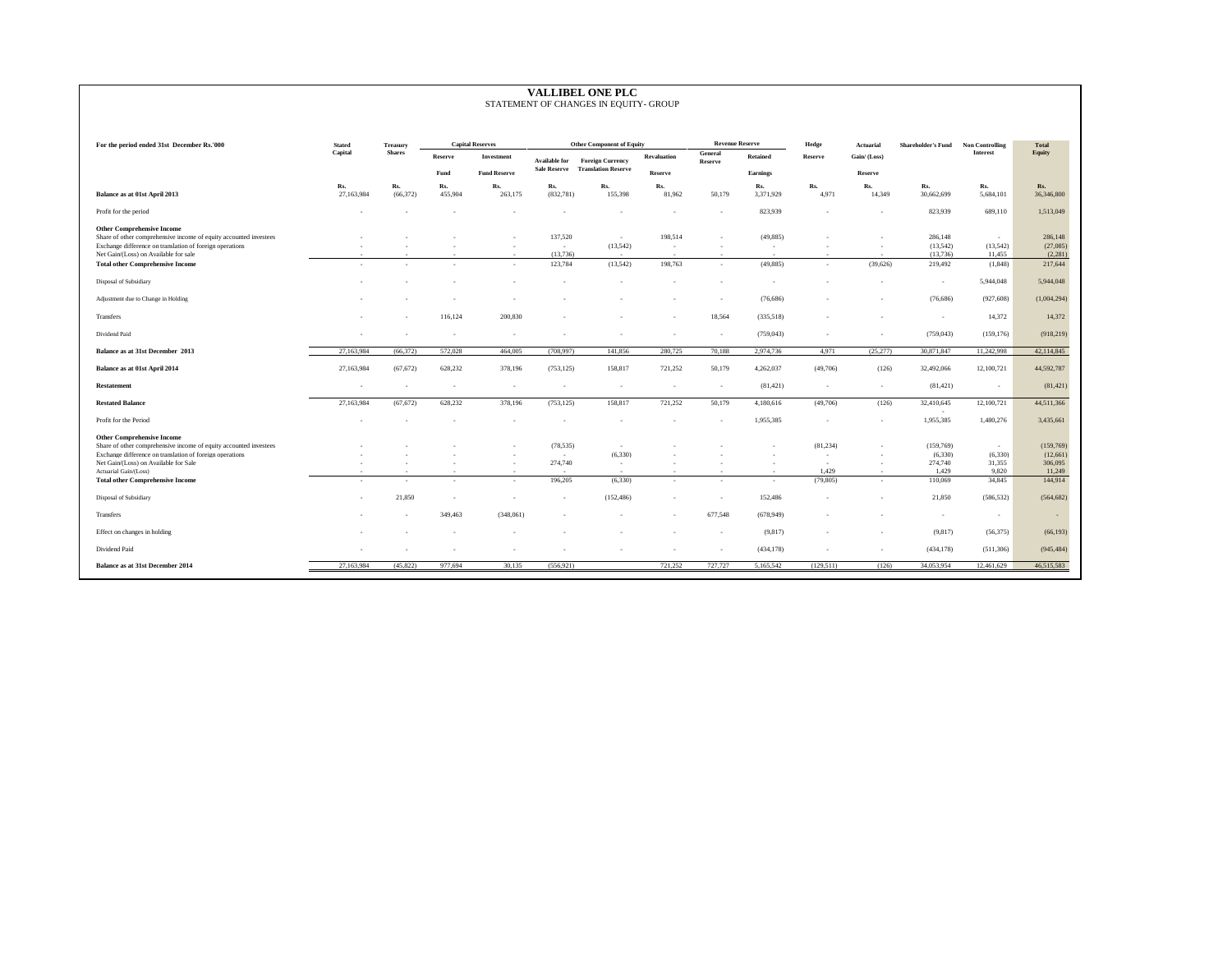| <b>VALLIBEL ONE PLC</b><br><b>CASH FLOW STATEMENT</b>                                                                   |                       |                          |                         |                             |
|-------------------------------------------------------------------------------------------------------------------------|-----------------------|--------------------------|-------------------------|-----------------------------|
|                                                                                                                         |                       |                          |                         |                             |
| For the period ended                                                                                                    | Company<br>31.12.2014 | 30.12.2013               | Group<br>31.12.2014     | 31.12.2013                  |
|                                                                                                                         | <b>Rs.'000</b>        | <b>Rs.'000</b>           | <b>Rs.'000</b>          | Rs.'000                     |
| <b>CASH FLOWS FROM OPERATING ACTIVITIES</b>                                                                             |                       |                          |                         |                             |
| Net Profit/ (Loss) before Taxation                                                                                      | 780,523               | 478,510                  | 4,875,210               | 2,232,617                   |
| Profit/ (Loss) Before Tax from Discontinued Operations                                                                  |                       |                          | (143, 641)              |                             |
| <b>ADJUSTMENTS FOR</b>                                                                                                  |                       |                          |                         |                             |
| Profit / Loss on sale of Property, Plant & equipment                                                                    |                       |                          | 55,687                  | (46, 567)                   |
| Depreciation<br>Provision For Fall in Value of Investments                                                              | 6,789<br>(31, 462)    | 6,446<br>35,026          | 1,150,993<br>(129, 557) | 1,124,959<br>82,366         |
| Amortization                                                                                                            |                       |                          | 15,419                  | 30,241                      |
| Share of results of equity accounted investees<br>Net (gain) / loss on foreign exchange                                 |                       | 7,111                    | (573, 858)<br>(12,661)  | (385, 342)<br>(66,711)      |
| Provision for impairment of assets                                                                                      |                       | $\overline{\phantom{a}}$ | 61,623                  | 461,402                     |
| Provision For Defined Benefit Plan Costs                                                                                |                       |                          | 152,448                 | 176,534                     |
| Amortization of Capital Grants<br>Profit/ (Loss) from sale of Available for Sale Financial Assets                       | (144, 183)            | (15, 624)                | (3,490)<br>(32, 778)    |                             |
| Gain on disposal of subsidiary                                                                                          |                       |                          | (71, 581)               | $\overline{\phantom{a}}$    |
| (Profit) / Loss from sale of FVTP&L                                                                                     | (16, 878)             |                          | (12, 147)               |                             |
| Dividend Received<br><b>Finance Cost</b>                                                                                |                       |                          | (17, 379)<br>981,088    | (15,903)<br>1,568,414       |
| Finance Income                                                                                                          | (140, 247)            | (210, 623)               | (190, 449)              | (195, 148)                  |
| <b>Operating Profit/ (Loss) before Working Capital Changes</b>                                                          | 454,541               | 300,846                  | 6,104,926               | 4,966,863                   |
| (Increase)/Decrease in Loans and Advances                                                                               |                       |                          | (3,168,670)             | (1,247,063)                 |
| (Increase)/Decrease in Trade & Other Debtors, Deposits & Prepayments                                                    | (7, 435)              | (3,329)                  | 203,125                 | (1, 133, 646)               |
| (Increase)/Decrease in Other Financial Assets<br>(Increase)/Decrease in Lease Rental Receivable                         |                       |                          | 1,607,535               | (4,243,782)                 |
| Increase/(Decrease) in Other Financial Liabilities                                                                      |                       |                          | (1,381,882)             | (2,072,202)<br>464,360      |
| (Increase)/Decrease in Other Non Financial Assets                                                                       |                       |                          | 80,154                  | 154,979                     |
| Increase/(Decrease) in Due to Banks<br>Increase/(Decrease) in Due to Customers                                          |                       | $\overline{\phantom{a}}$ | 1,329,778<br>2,158,528  | (2,823,368)<br>6,837,065    |
| Increase/(Decrease) in Trade & Other Payables                                                                           |                       | 961                      | 1,259,832               | (1,462,217)                 |
| Increase/(Decrease) in Other Non Financial Liabilities                                                                  |                       |                          | 52,296                  | 567,180                     |
| (Increase)/Decrease in Inventories<br>Increase/(Decrease) in Amounts Due to Related Companies                           |                       | (25)                     | (909, 732)<br>(91,602)  | (814, 256)<br>(499)         |
| Increase/(Decrease) in Amounts Due from Related Companies                                                               | (58, 858)             | (5,199)                  | (9,316)                 | 5,014                       |
| <b>Cash Generated from Operations</b>                                                                                   | 388,248               | 293,252                  | 7,234,971               | (801, 572)                  |
| Retirement Benefits Liabilities paid                                                                                    |                       |                          | (61, 965)               | (53, 817)                   |
| <b>Interest Received</b>                                                                                                | 138,195               | 227,740                  | 190,449                 | 195,148                     |
| <b>Finance Cost Paid</b>                                                                                                |                       |                          | (981,088)<br>(750, 394) | (1, 568, 414)<br>(763, 844) |
| Taxes Paid - Continuing Operations<br><b>Net Cash from/(Used in) Operating Activities</b>                               | (112, 859)<br>413,584 | (61, 458)<br>459,535     | 5,631,974               | (2,992,500)                 |
|                                                                                                                         |                       |                          |                         |                             |
| <b>CASH FLOWS FROM INVESTING ACTIVITIES</b><br>Purchase of Property, Plant & Equipment                                  | (2,123)               | (2,111)                  | (1,303,428)             | (1,733,476)                 |
| Proceeds from Sale of Property, Plant & Equipment                                                                       |                       |                          | 33,587                  | 131,852                     |
| <b>Acquisition of Intangible Assets</b>                                                                                 |                       |                          | (12, 855)               | (918, 339)                  |
| (Purchase) / Proceeds from short term investment<br>Net Proceeds of Fair Value through Profit and Loss Financial Assets | (609, 288)<br>12,515  | 658,500<br>(91, 862)     | (605, 319)<br>251,732   | 309,912<br>(52, 307)        |
| Investment on Associate                                                                                                 | (125, 431)            |                          | (125, 431)              |                             |
| Acquisition of Subsidiary                                                                                               |                       |                          |                         | (3,597,150)                 |
| Disposal of Subsidiary (Note 12)<br>Net Proceeds (Purchase) of AFS                                                      | 748,547               |                          | 748,547<br>862,990      | (820, 735)                  |
| Dividend Received                                                                                                       |                       |                          | 201,110                 | 253,689                     |
| Proceeds from leasehold right on Mining<br><b>Net Cash used in Investing Activities</b>                                 |                       | 564,527                  | 1,227                   |                             |
|                                                                                                                         | 24,220                |                          | 52,160                  | (6,426,554)                 |
| <b>CASH FLOWS FROM FINANCING ACTIVITIES</b>                                                                             |                       |                          |                         |                             |
| Issue of Shares to NCI<br>Proceeds from Interest Bearing Loans & Borrowings                                             |                       |                          | 15,716,213              | 14,372<br>13,704,433        |
| Increase in Interest in Subsidiary                                                                                      |                       |                          | (66, 193)               | (127,513)                   |
| Repayment of Interest Bearing Loans & Borrowings                                                                        |                       | $\overline{\phantom{a}}$ | (14,040,124)            | (7,266,437)                 |
| Capital Grant Received<br>Dividend Write Back                                                                           |                       | $\overline{\phantom{a}}$ | 7,856                   | 4,857<br>1,446              |
| Dividend Paid                                                                                                           | (432, 955)            | (756, 597)               | (959, 032)              | (924, 299)                  |
| <b>Net Cash from Financing Activities</b>                                                                               | (432, 955)            | (756, 597)               | 658,720                 | 5,406,857                   |
| Net Increase / (Decrease) in Cash & Cash Equivalents                                                                    | 4,849                 | 267,466                  | 6,342,855               | (4,012,198)                 |
| Cash and Cash Equivalents at the beginning of the Period                                                                | 28,930                | (397)                    | (241, 160)              | 2,140,071                   |
| Cash and Cash Equivalents at the end of the Period                                                                      | 33,779                | 267,069                  | 6,101,694               | (1,872,127)                 |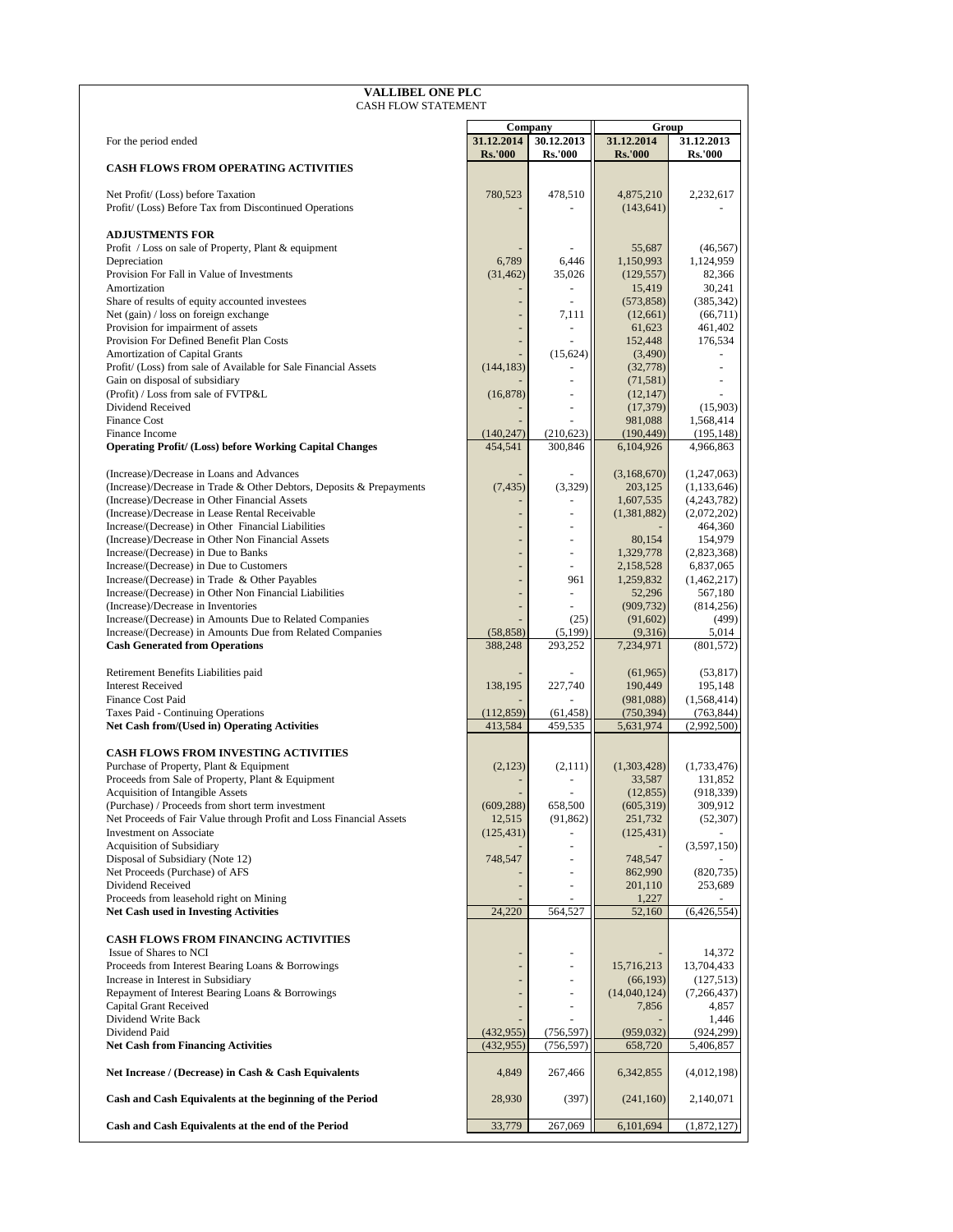# **VALLIBEL ONE PLC** NOTES TO THE FINANCIAL STATEMENTS

**1** Financial year of the company ends on 31st March.

**2** The above figures are provisional & subject to audit.

**3** Number of fully paid ordinary shares as at 31st December 2014 is 1,086,559,353 (31st March 2014- 1,086,559,353).

- **4** The group had no significant contingent liabilities outstanding as at reporting date.
- **5** The Interim Financial Statements have been prepared in accordance with the accounting policies set out in the Annual report for the year ended 31st March 2014 and comply with the Sri lanka Accounting Standards (SLFRS/LKAS). These interim Financial Statements should be read in conjunction with the annual financial statements for the year ended 31st March 2014. They also provide the information required by the Colombo stock Exchange and LKAS 34.

**6** Where necessary , Comparative figures have been re-stated to confirm with SLFRS/LKAS

**7** The company paid Rs.0.40 (forty Cents) per share, interim dividend on 12th September 2014

- 8 No other circumstances have arisen since the reporting date, which would require adjustments to or disclosure in the Financial Statements.
- **9** The Consolidated Financial Statements of the Company for the quarter ended 31st December 2014 comprise of the Company , its Subsidiaries and Associates. The details of Subsidiaries and Associates are as follows:

#### **Subsidiary Companies**

 Royal Ceramics Lanka PLC L B Finance PLC Greener Water Ltd Delmege Limited Orit Apparels Lanka (Private) Limited (disposed 11th August 2014)

#### **Associate Companies**

Sampath Bank PLC Waskaduwa Beach Resort PLC The Fortress Resorts PLC

# **10 Changes in accounting policies**

#### **SLFRS 10 Consolidated Financial Statements**

# *SLFRS 10 establishes a single control model that applies to all entities including special purpose entities.*

SLFRS 10 replaces the parts of previously existing LKAS 27 Consolidated and Separate Financial Statements that dealt with the consolidated financial statements and SIC-12 Consolidation – Special Purpose Entities. SLFRS 10 changes the definition of control such that an investor controls an investee when it is exposed, or has rights, to variable returns from its involvement with the investee and has the ability to affect those returns through its power over the investee. To meet the definition of control in SLFRS 10, all three criteria must be met, they include:

(a) an investor has power over an investee;

(b) the investor has exposure, or rights, to variable returns from its involvement with the investee; and (c) the investor has the ability to use its power over the investee to affect the amount of the investor's returns. SLFRS 10 has had no impact on the consolidation of investments held by the Group.

#### *SLFRS 12 Disclosure of Interests in Other Entities*

SLFRS 12 sets out the requirements for disclosures relating to an entity's interests in subsidiaries, joint arrangements, associates and structured entities. None of these disclosure requirements are applicable to the interim condensed consolidated financial statements, unless significant events and transactions in the interim period require that they are disclosed. Accordingly, the Group has not made any such disclosures.

#### *SLFRS 13 Fair Value Measurement*

SLFRS 13 establishes a single source of guidance under SLFRS for all fair value measurements. SLFRS 13 does not change when an entity is required to use fair value, but rather provides guidance on how to measure fair value under SLFRS when fair value is required or permitted. The application of SLFRS 13 has not materially impacted the fair value measurements carried out by the Group.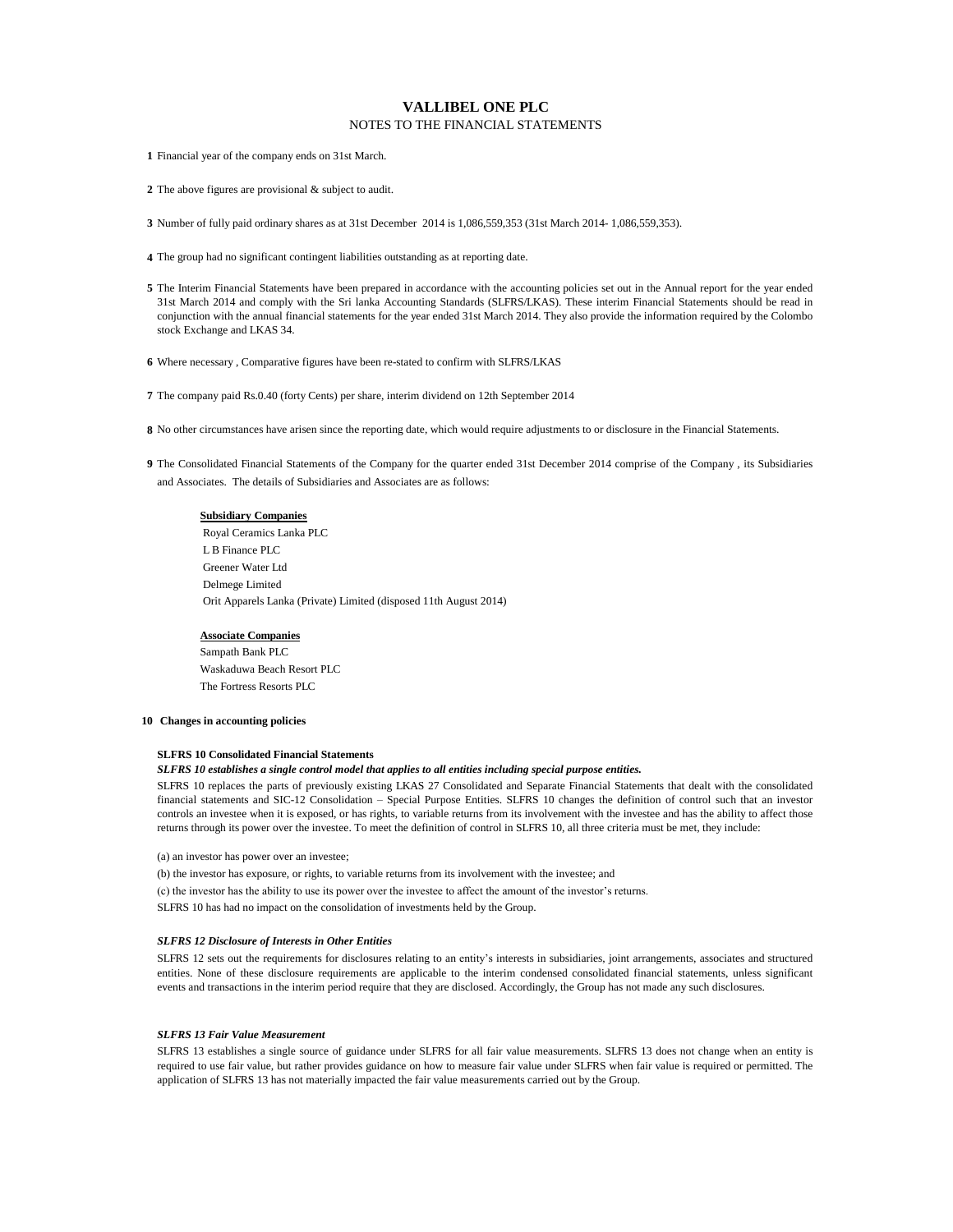# **VALLIBEL ONE PLC** NOTES TO THE FINANCIAL STATEMENTS

| <b>11 Related Party Transactions</b>                      |                |                |
|-----------------------------------------------------------|----------------|----------------|
|                                                           | 2014           | 2013           |
| For the period ended 31st December                        | <b>Rs.'000</b> | <b>Rs.'000</b> |
| <b>Subsidiaries</b>                                       |                |                |
| Loan Interest Received / (Paid)                           | 1,356          | 7,292          |
| Fixed Deposits (FD) - (Investment) / Withdrawals          | (3,970)        | (363,000)      |
| FD Interest Received / (Paid)                             | 50,585         | 102,850        |
| <b>Fund Transfers</b>                                     | 52,176         | 37,500         |
| Dividend received                                         | 319,634        | 206,629        |
| <b>Operating Expenses</b>                                 | $\overline{a}$ | 11,776         |
| <b>Associates</b>                                         |                |                |
| Dividend received                                         | 182,746        | 132,509        |
| <b>Equity Investments</b>                                 | 125,431        |                |
| Key management personnel (KMP)                            |                |                |
| Directors Remuneration                                    | 5,400          | 5,400          |
| Companies controlled / jointly controlled / significantly |                |                |
| Influenced by KMP and their close family members          |                |                |
| Fixed Deposits - (Investment) / Withdrawals               | (69, 250)      | (22,050)       |
| FD Interest Received / (Paid)                             | 85,491         | 91,475         |
| Dividend Received                                         | 13,608         | 9,822          |
| Repo                                                      | 19,000         | 261,100        |
| <b>Equity Investments</b>                                 | 20,923         | 120.735        |

#### **12 Disposal of controlling interest during interim period**

In August 2014 the Company has disposed of its interest in one of its subsidiary, namely Orit Apparels Lanka (Private) Limited for Rs. 748 Mn. The resultant gain of Rs. 71Mn has been reflected in the consolidated income statement

| Value recognised on disposal                           |                |
|--------------------------------------------------------|----------------|
|                                                        | <b>Rs.'000</b> |
| <b>Assets</b>                                          |                |
| Cash and cash equivalents                              | 1,490,514      |
| Receivables and prepayments                            | 1,336,258      |
| Financial assets at fair value through Profit and loss | 35,422         |
| Inventories                                            | 1,784,946      |
| Deferred tax assets                                    | 20,769         |
| Intangible assets                                      | 24,110         |
| Property, plant and equipment                          | 1,919,219      |
|                                                        | 6,611,239      |
| <b>Liabilities</b>                                     |                |
| <b>Borrowings</b>                                      | (4,456,522)    |
| Defined benefit obligations                            | (122, 157)     |
| Deferred tax liabilities                               | (515)          |
| Trade and other payables                               | (768, 547)     |
|                                                        | (5,347,741)    |
| Total identifiable net assets                          | 1,263,498      |
| Non controlling interest                               | (586, 532)     |
| Net asset directly associated with disposal group      | 676,965        |
| Profit on disposal of non current investment           | 71,581         |
| Net cash inflow on disposal of non current investment  | 748,547        |
|                                                        |                |

# **13 Investment during the interim period**

The Company acquired an additional 5.68% of voting shares of "The Fortress Resorts PLC' by paying a cash consideration of Rs.125 Mn, Increasing its share ownership to 18.02%. From the date of transaction ,"The Fortress Resorts PLC" treated as an associate of Vallibel One PLC due to availability of significant influence over The Fortress Resorts PLC.

The carrying value of the net assets of The Fortress Resort PLC, at the subsequent acquisition date was Rs. 1.25 Bn, and the carrying value of the additional interest acquired was Rs. 71 Mn. The difference between the consideration and the carrying value of the interest acquired of Rs. 179 Mn has been included in investment in associate according to the equity method.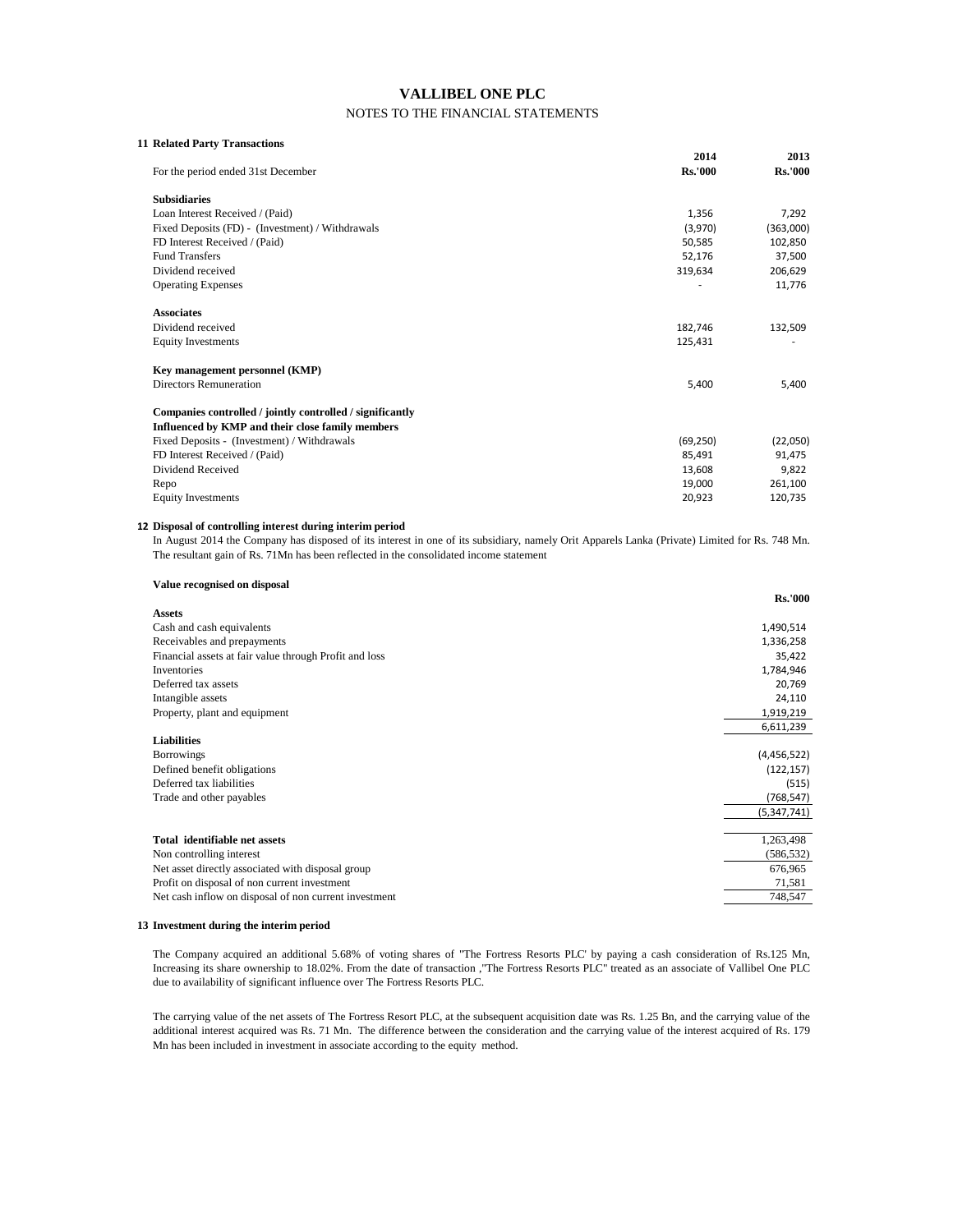# **VALLIBEL ONE PLC**

| <b>14 Operating Segment information</b><br>For the period ended 31st December<br><b>Rs'000</b>                         | Investment<br>2014 | 2013      | <b>Tiles</b><br>2014 | 2013              | Sanitary wear<br>2014 | 2013            | <b>Plantation</b><br>2014 | 2013             | <b>Bank &amp; Finance</b><br>2014 | 2013              | Leisure<br>2014 | 2013         |
|------------------------------------------------------------------------------------------------------------------------|--------------------|-----------|----------------------|-------------------|-----------------------|-----------------|---------------------------|------------------|-----------------------------------|-------------------|-----------------|--------------|
| Revenue                                                                                                                |                    | ٠         | 10,606,402           | 9,205,729         | 932,998               | 690,486         | 1,648,179                 | 1,561,794        | 10,862,491                        | 11,176,536        |                 |              |
| Cost of Sales                                                                                                          |                    | $\sim$    | (6, 382, 396)        | (5,842,858)       | (604, 354)            | (458, 484)      | (1,522,297)               | (1,356,609)      | (4,494,674)                       | (5,284,596)       |                 | $\sim$       |
| Gross Profit/ (Loss)                                                                                                   | $\sim$             |           | 4,224,006            | 3,362,871         | 328,643               | 232,003         | 125,882                   | 205,185          | 6,367,817                         | 5,891,940         | $\sim$          |              |
| Dividend income                                                                                                        | 17,015             | 11,777    | 473                  | $\sim$            |                       | $\sim$          |                           | $\sim$           | 741                               | 2,395             | $\sim$          |              |
| Other income & gains                                                                                                   | 71,581             | $\sim$    | 65,017               | (5,905)           | 228                   | (2,509)         | 4,829                     | 867              | 108,455                           | (1,027,525)       | 32,778          |              |
| <b>Administrative Expenses</b>                                                                                         | (71, 645)          | (57,002)  | (778, 134)           | (707, 414)        | (16,975)              | (9,078)         | (66, 041)                 | (65,806)         | (1,379,976)                       | (1,224,223)       | (13,923)        | (8,046)      |
| <b>Distribution Expenses</b>                                                                                           | $\sim$             | $\sim$    | (1,539,303)          | (1,319,980)       | (38,068)              | (27, 307)       | $\sim$                    | (13, 628)        | $\sim$                            | $\sim$            | $\sim$          | $\sim$       |
| Other Operating Expenses                                                                                               |                    | $\sim$    | (18, 880)            | (18, 880)         | $\sim$                | ×.              |                           | $\sim$           | (2, 254, 854)                     | (1,227,770)       |                 |              |
| <b>Finance Cost</b>                                                                                                    | $\sim$             | (42,050)  | (530, 725)           | (826, 674)        | (31, 340)             | (37,600)        | (30, 655)                 | (38, 818)        | $\sim$                            | $\sim$            | (35)            | (19)         |
| Finance Income                                                                                                         | 136,647            | 112,546   | 19,641               | 26,109            |                       |                 |                           | ٠                | $\sim$                            | (112)             | 153             | 176          |
| Provision for fall in value of Investments                                                                             |                    |           |                      |                   |                       |                 |                           |                  | (204, 557)                        | (1, 132, 641)     |                 | $\sim$       |
| Share of results of equity accounted investees                                                                         |                    |           |                      |                   |                       |                 |                           |                  | 596,878                           | 386,573           | (23,020)        | (1, 231)     |
| Profit Before Value Added Tax                                                                                          | 153,598            | 25,271    | 1,442,096            | 510,127           | 242,489               | 155,509         | 34,015                    | 87,800           | 3,234,506                         | 1,668,637         | (4,046)         | (9, 120)     |
| Value Added Tax on Financial Services                                                                                  | $\sim$             | $\sim$    | $\sim$               | $\sim$            | $\sim$                | $\sim$          | $\sim$                    | $\sim$           | (237, 034)                        | (66, 128)         | $\sim$          | $\sim$       |
| Profit / (loos) Before Tax                                                                                             | 153,598            | 25,271    | 1,442,096            | 510,127           | 242,489               | 155,509         | 34,015                    | 87,800           | 2,997,472                         | 1,602,509         | (4,046)         | (9, 120)     |
| Income Tax Expense                                                                                                     | (84, 286)          | (85, 678) | (258, 377)           | (206, 722)        | (9,880)               | (12, 589)       | (11, 410)                 | (16, 375)        | (886, 794)                        | (389, 535)        | (1,491)         | (14)         |
| Loss after tax for the period from Discontinued Operations                                                             | $\sim$             | $\sim$    | $\sim$               | $\sim$            | ٠                     | ÷.              |                           | ×.               | ٠                                 | $\sim$            | $\sim$          |              |
| Profit / (Loss) for the period                                                                                         | 69,312             | (60, 407) | 1,183,719            | 303,405           | 232,609               | 142,920         | 22,605                    | 71,425           | 2,110,678                         | 1,212,974         | (5, 537)        | (9, 134)     |
| <b>15 Segment Assets and Liabilities</b>                                                                               |                    |           |                      |                   |                       |                 |                           |                  |                                   |                   |                 |              |
| <b>Total Assets</b>                                                                                                    | 10,097,371         | 9,491,789 | 27,543,286           | 25,842,190        | 3,004,033             | 2,952,083       | 2,988,244                 | 2,802,112        | 74,062,016                        | 66,056,901        | 439,154         | 421,248      |
| <b>Total Liabilities</b>                                                                                               | 18,377             | 261,390   | 13,859,316           | 14,270,700        | 417,594               | 738,040         | 1,730,766                 | 1,565,564        | 59,368,287                        | 53,612,617        | 766             | 11,669       |
| <b>16 Other Segment Information</b><br>Total cost incurred during the period to acquire<br>Property, Plant & Equipment | 2,123              | 2,111     | 638,920              | 826,751           | 89,382                | 121,703         | 233,160                   | 270,104          | 184,777                           | 235,365           | 26,560          | 41,627       |
| Depreciation<br>provision for retirement benefit Liability                                                             | 6,789              | 6,446     | 612,874<br>38,816    | 473,064<br>38,727 | 75,408<br>1,440       | 72,495<br>2,419 | 87,967<br>65,112          | 71,320<br>51,160 | 253,024<br>29,701                 | 244,696<br>32,374 | 61<br>225       | 20<br>$\sim$ |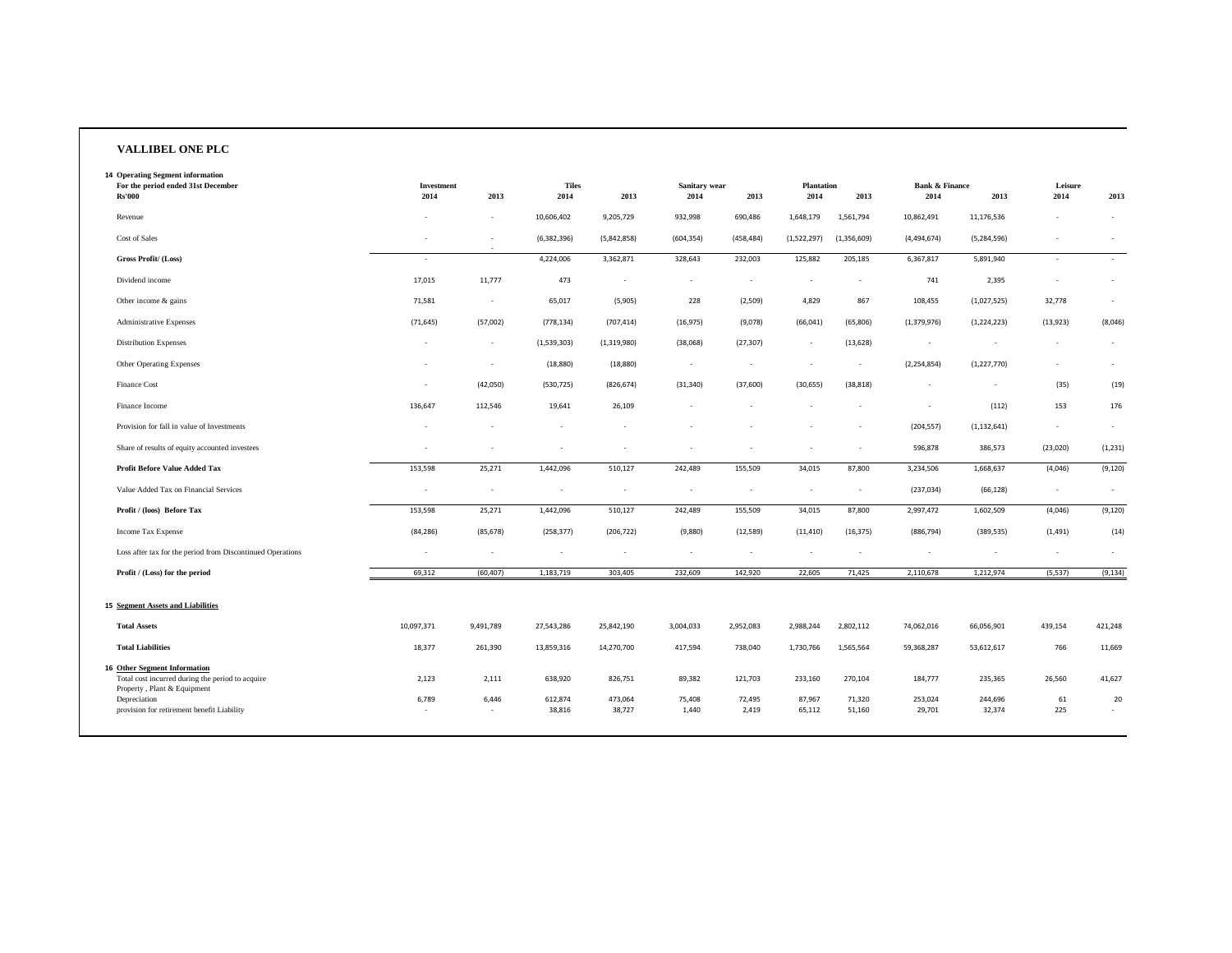| <b>VALLIBEL ONE PLC</b>                                                                   |                          |                |                    |                          |                           |                          |                          |                          |                   |                  |                      |                      |
|-------------------------------------------------------------------------------------------|--------------------------|----------------|--------------------|--------------------------|---------------------------|--------------------------|--------------------------|--------------------------|-------------------|------------------|----------------------|----------------------|
| <b>14 Operating Segment information</b>                                                   |                          |                |                    |                          |                           |                          |                          |                          |                   |                  |                      |                      |
| For the period ended 31st December<br><b>Rs'000</b>                                       | Consumer<br>2014         | 2013           | Life style<br>2014 | 2013                     | <b>Heath care</b><br>2014 | 2013                     | Apparel<br>2014          | 2013                     | Other<br>2014     | 2013             | Group<br>2014        | 2013                 |
| Revenue                                                                                   | 2,123,471                | 1,432,657      | 1,043,029          | 972,164                  | 1,260,044                 | 866,458                  | ٠                        | 7,395,653                | 3,298,606         | 2,998,772        | 31,775,220           | 36,300,249           |
| <b>Cost of Sales</b>                                                                      | (1,726,176)              | (1, 142, 788)  | (773, 446)         | (711, 557)               | (1,018,037)               | (726, 259)               | $\sim$                   | (7,068,396)              | (2,592,863)       | (2,473,231)      | (19, 114, 243)       | (25,064,778)         |
| Gross Profit/(Loss)                                                                       | 397,295                  | 289,869        | 269,583            | 260,607                  | 242,007                   | 140,199                  | ×                        | 327,257                  | 705,743           | 525,540          | 12,660,976           | 11,235,472           |
| Dividend income                                                                           | 364                      | $\sim$         | $\sim$             | $\sim$                   | $\sim$                    | $\sim$                   | $\sim$                   | 150                      | $\sim$            | $\sim$           | 18,593               | 14,322               |
| Other income & gains                                                                      | 257                      | 2,527          | 12,387             | 17,007                   | 4,542                     | 5,283                    | ٠                        | 189,792                  | 66,096            | 143,867          | 366,172              | (676, 596)           |
| Administrative Expenses                                                                   | (98, 765)                | (114, 866)     | (99,044)           | (116,988)                | (41, 528)                 | (51, 328)                |                          | (350, 477)               | (428, 355)        | (308,065)        | (2,994,386)          | (3,013,293)          |
| <b>Distribution Expenses</b>                                                              | (291, 411)               | (221, 122)     | (97, 959)          | (86, 805)                | (114, 723)                | (56, 604)                | $\sim$                   | (12, 831)                | (162, 577)        | (107, 378)       | (2, 244, 041)        | (1,845,655)          |
| Other Operating Expenses                                                                  | $\sim$                   | $\sim$         | $\sim$             | $\sim$                   | $\sim$                    | (1,664)                  | ä,                       | $\sim$                   | $\sim$            | (11,600)         | (2, 273, 734)        | (1,259,914)          |
| Finance Cost                                                                              | (162, 336)               | (145, 764)     | (41, 411)          | (55, 585)                | (43,520)                  | (28, 296)                | $\sim$                   | (219, 589)               | (141,067)         | (209, 045)       | (981, 088)           | (1,603,440)          |
| Finance Income                                                                            | 4,668                    | (159)          | 2,449              | 2,223                    | 81                        | $\overline{\phantom{a}}$ | ٠                        | 25,104                   | 26,811            | 29,261           | 190,449              | 195,148              |
| Provision for fall in value of Investments                                                | $\sim$                   |                | ÷.                 |                          |                           |                          |                          |                          |                   | $\sim$           | (204, 557)           | (1, 132, 641)        |
| Share of results of equity accounted investees                                            |                          |                | $\sim$             | $\overline{\phantom{a}}$ | ÷.                        |                          |                          | $\sim$                   | ٠                 | $\sim$           | 573,858              | 385,342              |
| <b>Profit Before Value Added Tax</b>                                                      | (149, 928)               | (189, 516)     | 46,005             | 20,458                   | 46,858                    | 7,590                    | $\sim$                   | (40, 593)                | 66,651            | 62,581           | 5,112,244            | 2,298,745            |
| Value Added Tax on Financial Services                                                     | $\overline{\phantom{a}}$ |                | ٠                  | $\overline{\phantom{a}}$ | ×                         | $\sim$                   |                          | $\sim$                   | $\sim$            | ×                | (237, 034)           | (66, 128)            |
| Profit / (loos) Before Tax                                                                | (149, 928)               | (189, 516)     | 46,005             | 20,458                   | 46,858                    | 7,590                    | $\sim$                   | (40, 593)                | 66,651            | 62,581           | 4,875,210            | 2,232,617            |
| Income Tax Expense                                                                        |                          | $\sim$         | (300)              | (130)                    | ×                         | $\sim$                   | $\overline{\phantom{a}}$ | $\overline{\phantom{a}}$ | (43, 370)         | (8, 525)         | (1, 295, 908)        | (719, 568)           |
| Loss after tax for the period from Discontinued Operations                                | $\sim$                   | ч.             | $\sim$             | $\overline{\phantom{a}}$ | ÷.                        | $\sim$                   | (143, 641)               | ٠                        | $\sim$            | $\sim$           | (143, 641)           | $\sim$               |
| Profit / (Loss) for the period                                                            | (149.928)                | (189.516)      | 45,705             | 20.328                   | 46.858                    | 7.590                    | (143, 641)               | (40, 593)                | 23.281            | 54.056           | 3,435,661            | 1,513,049            |
| <b>15 Segment Assets and Liabilities</b>                                                  |                          |                |                    |                          |                           |                          |                          |                          |                   |                  |                      |                      |
| <b>Total Assets</b>                                                                       |                          |                |                    |                          |                           |                          | ٠                        |                          |                   |                  |                      |                      |
|                                                                                           | 1,884,387                | 1,514,792      | 957,827            | 975,586                  | 1,545,987                 | 1,023,016                |                          | 5,855,835                | 6,449,719         | 5,446,562        | 128,972,026          | 122,382,117          |
| <b>Total Liabilities</b>                                                                  | 2,183,538                | 1,716,392      | 555,703            | 609,713                  | 1,152,439                 | 871,625                  | $\sim$                   | 4,388,928                | 3,169,657         | 2,220,634        | 82,456,444           | 80,267,271           |
| 16 Other Segment Information<br>Total cost incurred during the period to acquire          | 5,427                    | 821            | 12,532             | 12,535                   | 2,933                     | 2,501                    | $\sim$                   | 169,421                  | 107,614           | 50,536           | 1,303,428            | 1,733,476            |
| Property, Plant & Equipment<br>Depreciation<br>provision for retirement benefit Liability | 2,331<br>2,305           | 1,580<br>1,575 | 9,208<br>2,757     | 9,158<br>2,829           | 1,168<br>689              | 1,267<br>847             |                          | 174,640<br>36,037        | 102,162<br>11,403 | 70,274<br>10,567 | 1,150,993<br>152,448 | 1,124,959<br>176,534 |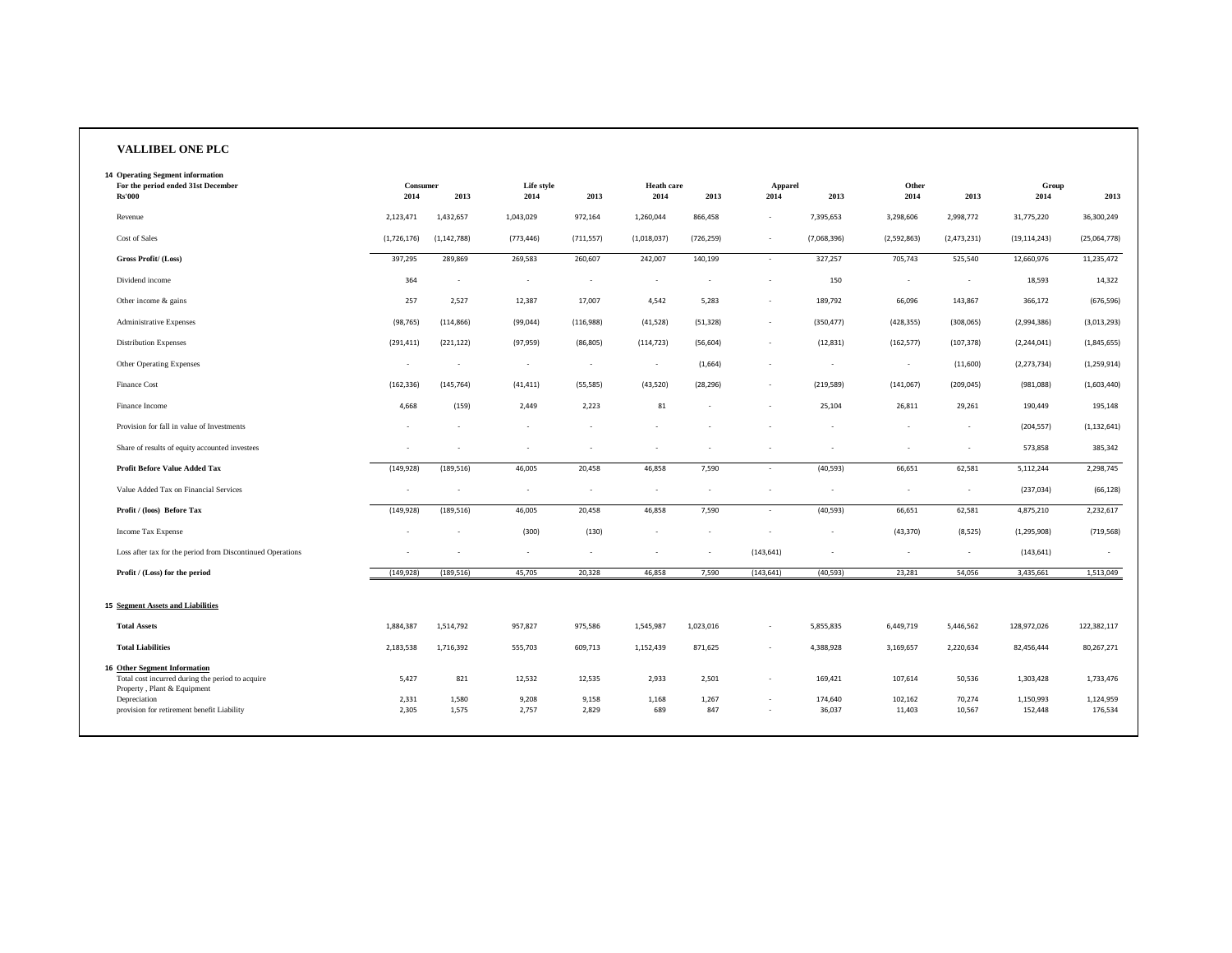# **VALLIBEL ONE PLC** SHARE INFORMATION

# **1 Market prices of the shares for quarter ended 31st December**

|       | 2013  |
|-------|-------|
| Rs.   | Rs.   |
| 27.90 | 17.50 |
| 21.70 | 15.60 |
| 23.60 | 16.50 |
|       | 2014  |

# **2 Directors Shareholding**

| <b>Name</b>                                               | No of shares<br>as at 31st | No of shares<br>as at 31st |
|-----------------------------------------------------------|----------------------------|----------------------------|
|                                                           | December 2014              | December 2013              |
| Mr. K D D Perera                                          | 689,726,471                | 689,726,471                |
| Mr. W D N H Perera                                        | Nil                        | Nil                        |
| Mr. S H Amarasekera - Shares held in the following manner |                            |                            |
| Pan Asia Banking Corporation PLC / Mr. S H Amarasekara    | 1,000,000                  | 1,000,000                  |
| Mr. J A S S Adhihetty                                     | 100,000                    | 100,000                    |
| Ms. K Fernando                                            | 800,000                    | 800,000                    |
| Mr. R N Asirwatham                                        | 800                        | 800                        |

#### **3 Twenty Major Shareholders as at 31st December 2014.**

|    |                                           | No of         | (%)     |
|----|-------------------------------------------|---------------|---------|
|    |                                           | <b>Shares</b> |         |
| 1  | Mr. K D D Perera                          | 689,726,471   | 63.478  |
| 2  | <b>Employees Provident Fund</b>           | 98,585,461    | 9.073   |
| 3  | Vallibel Investments (Private) Limited    | 91,966,451    | 8.464   |
| 4  | Vallibel Leisure (Private) Limited        | 91,929,063    | 8.461   |
| 5  | Bank of Ceylon A/c Ceybank Unit Trust     | 6,393,388     | 0.588   |
| 6  | Mercantile Investments and Finance PLC    | 5,176,000     | 0.476   |
| 7  | Rosewood (Pvt) Limited-Account No.2       | 4,303,300     | 0.396   |
| 8  | National Savings Bank                     | 3,330,000     | 0.306   |
| 9  | Mes Mellon Bank N. A. - UPS Group Trust   | 2,800,000     | 0.258   |
| 10 | Merrill J Fernando & Sons (Pvt) Limited   | 2,299,000     | 0.212   |
| 11 | Mr. A N Esufally                          | 2,090,000     | 0.192   |
| 12 | Mr. H R S Wijeratne                       | 2,069,000     | 0.190   |
| 13 | Mr. A M Weerasinghe                       | 2,000,000     | 0.184   |
| 14 | Wickramaratnes (Pvt) Limited              | 1,865,000     | 0.172   |
| 15 | First Capital Markets Ltd / Mr. S N Kumar | 1,760,000     | 0.162   |
| 16 | <b>Employees Trust Fund Board</b>         | 1,722,140     | 0.158   |
| 17 | Prof M.T.A Furkhan                        | 1,672,000     | 0.154   |
| 18 | Bank of Ceylon No. 1 Account              | 1,567,604     | 0.144   |
| 19 | Mr A Sithampalam                          | 1,567,000     | 0.144   |
| 20 | Bartleet Asset Management (Pvt) Ltd       | 1,314,000     | 0.121   |
|    |                                           | 1,014,135,878 | 93.335  |
|    | Others                                    | 72,423,475    | 6.665   |
|    | Total                                     | 1,086,559,353 | 100.000 |

#### **4 Public Shareholding**

The percentage of shares held by the public as at 31st December 2014 being 19.265% comprising of 13,058 Share holders.